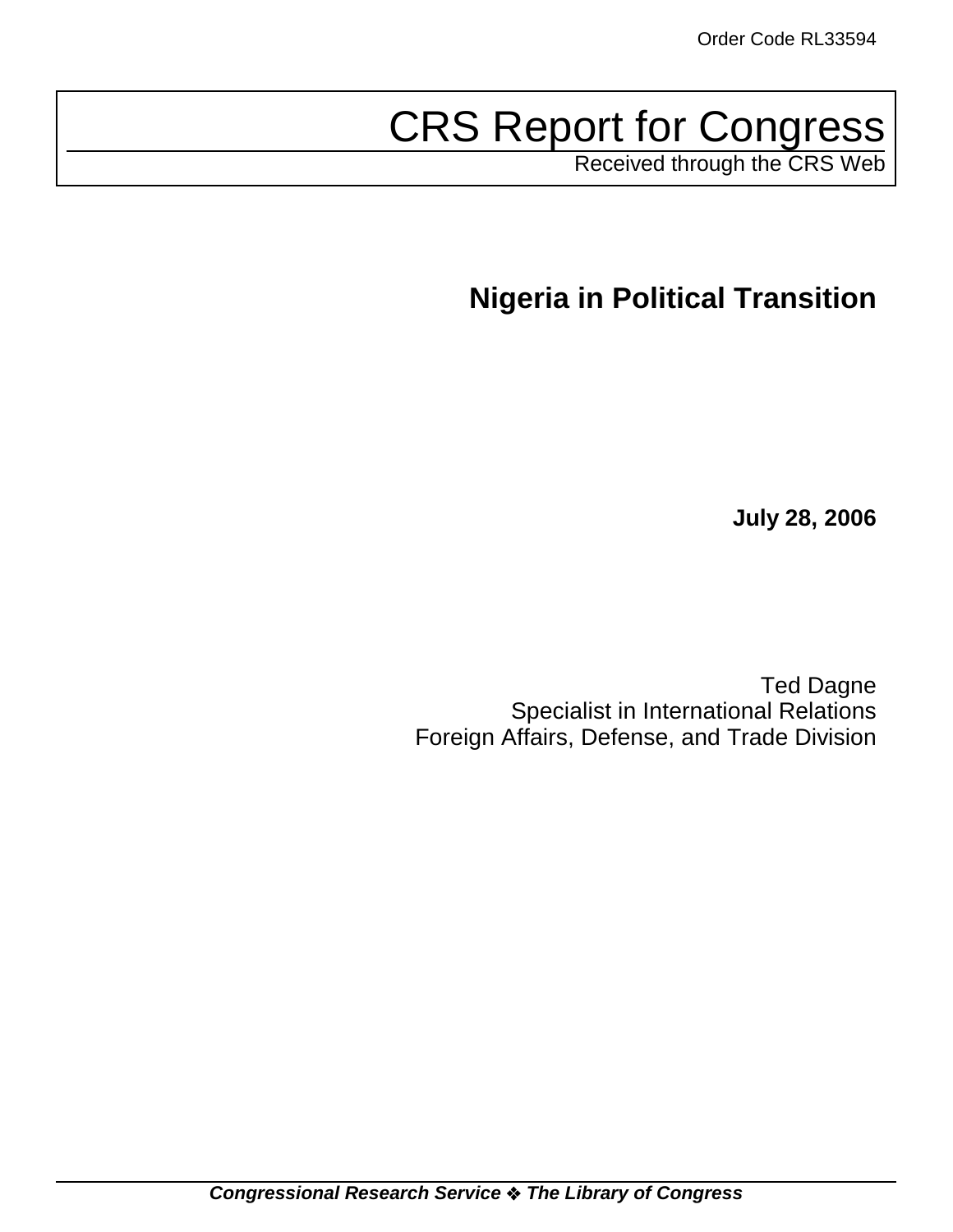## Nigeria in Political Transition

#### **Summary**

On June 8, 1998, General Sani Abacha, the military leader who took power in Nigeria in 1993, died of a reported heart attack and was replaced by General Abdulsalam Abubakar. On July 7, 1998, Moshood Abiola, the presumed winner of the 1993 presidential election, also died of a heart attack during a meeting with U.S. officials. General Abubakar released political prisoners and initiated political, economic, and social reforms. He also established a new independent electoral commission and outlined a schedule for elections and transition to civilian rule, pledging to hand over power to an elected civilian government by May 1999. In late February 1999, former military leader General Olusegun Obasanjo was elected president and was sworn in on May 29, 1999. Obasanjo won 62.8% of the votes (18.7 million), while his challenger, Chief Olu Falae, received 37.2% of the votes (11.1 million). In mid-April 2003, President Obasanjo was reelected, and the People's Democratic Party (PDP) won a majority in the legislative elections. The elections, however, were marred by serious irregularities and electoral fraud, according to international election observers.

Relations between the United States and Nigeria improved with the transfer of power to a civilian government. In late October 1999, President Obasanjo met with President Clinton and other senior officials in Washington. President Clinton pledged a substantial increase in U.S. assistance to Nigeria. In August 2000, President Clinton paid a state visit to Nigeria. He met with President Obasanjo in the capital of Abuja and addressed the Nigerian parliament. Several new U.S. initiatives were announced, including increased support for AIDS prevention and treatment programs in Nigeria and enhanced trade and commercial development. In May 2001, President Obasanjo met with President Bush and other senior officials. The two presidents discussed a wide range of issues, including trade, peacekeeping, and the HIV/AIDS crisis in Africa. In early November 2001, President Obasanjo visited Washington to express his government's support for the U.S.-led anti-terrorism campaign and returned to Washington in June 2002. In July 2003, President Bush visited Nigeria while on a five-day, five-country trip to Africa. President Obasanjo visted Washington in 2005 and in 2006.

Nigeria continues to make progress in strengthening its fragile democracy but faces serious economic challenges. Nigeria remains relatively stable, although ethnic and religious clashes in some parts of the country have led to massive displacement of civilian populations. Thousands of civilians have been killed over the past several years and many more wounded in religious clashes. Under President Obasanjo, Nigeria has emerged as a major player in Africa. President Obasanjo took a leading role in the creation of the New Partnership for African Development (NEPAD) and the African Union (AU). Nigeria also played an important role in facilitating negotiations between the government of Sudan and the Darfur rebels. In August 2003, Nigeria sent an estimated 1,500 troops to Liberia as part of a West African-led peacekeeping force. This CRS report replaces CRS Issue Brief IB98046, *Nigeria in Political Transition*, by Ted Dagne, and will be updated as the situation warrants.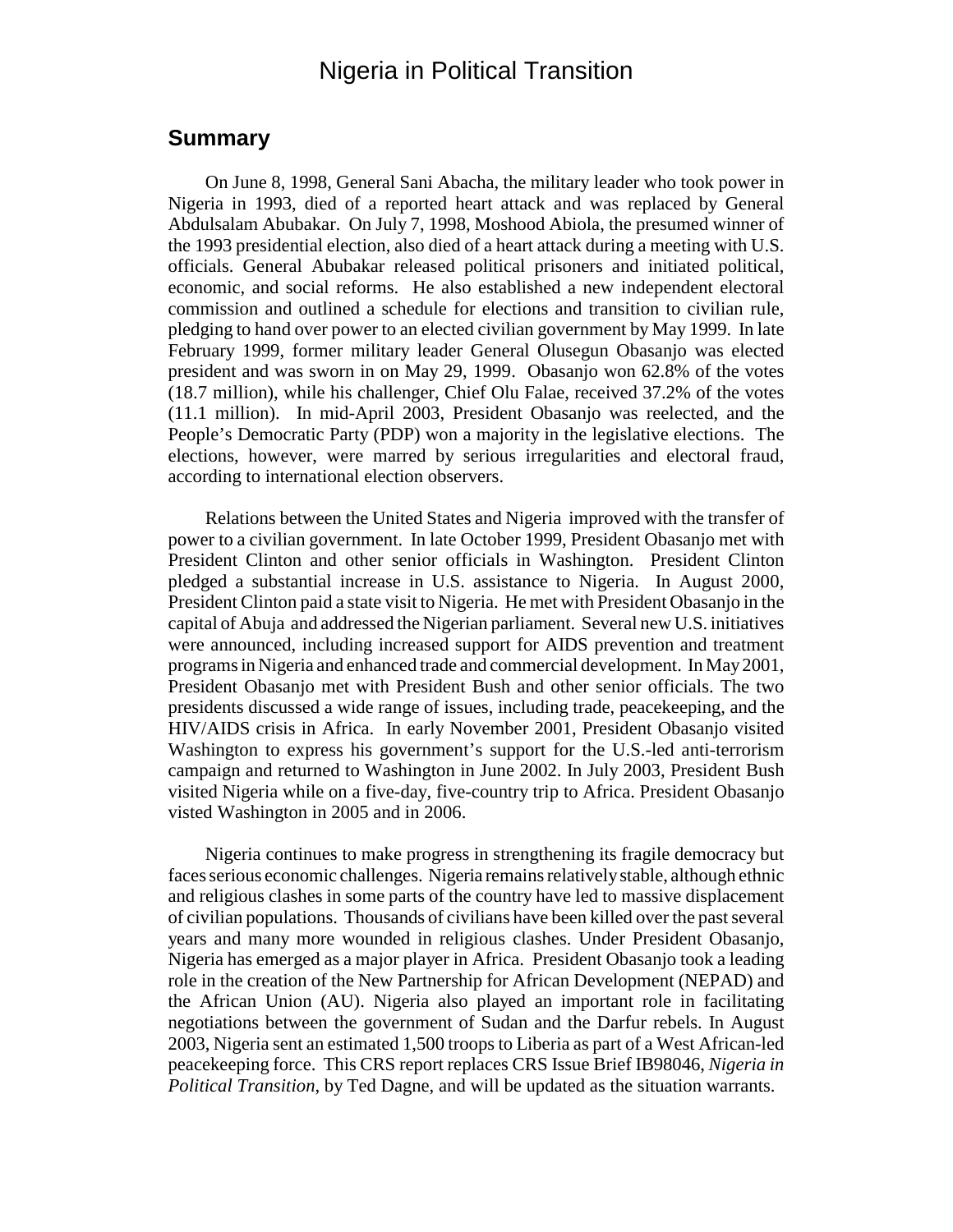# **Contents**

# **List of Tables**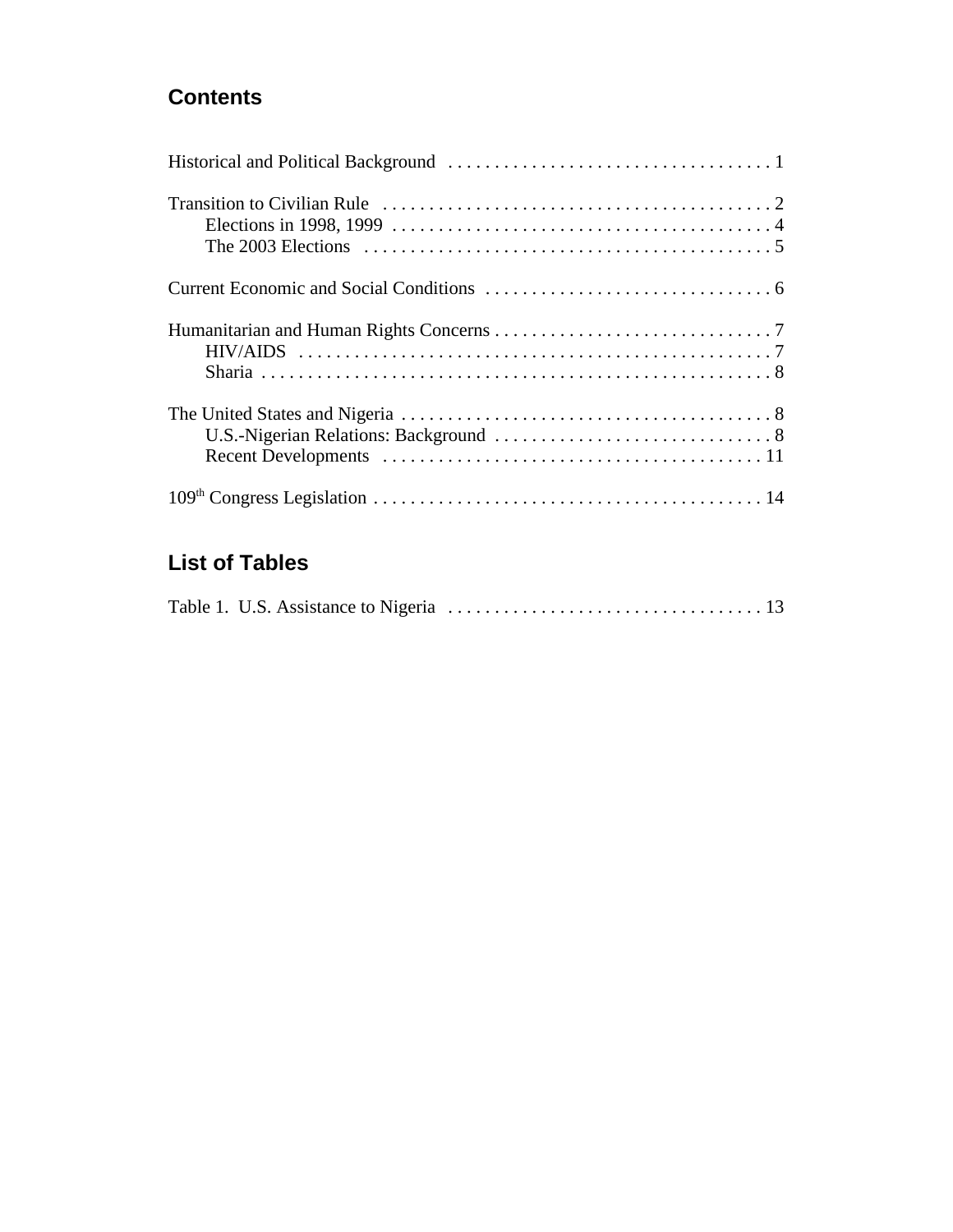# Nigeria in Political Transition

## **Historical and Political Background**

Nigeria, the most populous nation in Africa with an estimated 128.7 million people (*World Fact Book*, 2005), has been in political turmoil and economic crisis intermittently since independence in October 1960. The current borders were demarcated by British colonial rulers in 1914, on the eve of World War I, by merging the British dependencies of Northern and Southern Nigeria into a single territory with promising economic prospects. The new Nigeria, as defined by the British, placed over 250 distinct ethnic groups under a single administrative system. Of this large number of groups, ten account for nearly 80% of the total population, and the northern Hausa-Fulani, the southwestern Yoruba, and the southeastern Ibo have traditionally been the most politically active and dominant. Since gaining independence from Britain in 1960, Nigerian political life has been scarred by conflict along both ethnic and geographic lines, marked most notably by northern and Hausa domination of the military and the civil war fought by the separatist Ibo of Biafra against the central government from 1967 to 1970. Questions persist as to whether Nigeria and its multitude of ethnic groups can be held together as one nation, particularly in light of the degree to which misrule has undermined the authority and legitimacy of the state apparatus; but many Nigerians feel a significant degree of national pride and belief in Nigeria as a state.

Nigeria's political life has been dominated by military coups and long military-imposed transition programs to civilian rule. The military has ruled Nigeria for approximately 28 of its 43 years since independence. In August 1985, General Ibrahim Babangida ousted another military ruler, General Muhammadu Buhari, and imposed a transition program that lasted until June 1993, when Nigeria held its first election in almost a decade, believed to have been won by Chief Moshood K.O. Abiola, a Yoruba businessman from the south. In the same month, General

| <b>Nigeria At A Glance</b>         |                                                      |  |  |  |  |  |
|------------------------------------|------------------------------------------------------|--|--|--|--|--|
| Population:                        | 131,859,731                                          |  |  |  |  |  |
| Independence:                      | October 1960                                         |  |  |  |  |  |
| Comparative Area:                  | Slightly more than twice the<br>size of California   |  |  |  |  |  |
| Religions:                         | 50% Muslim, 40% Christian,<br>10% Indigenous beliefs |  |  |  |  |  |
| Languages:                         | English (official)                                   |  |  |  |  |  |
| GDP:                               | \$174.1 billion (2005)                               |  |  |  |  |  |
| GDP Per Capita:                    | \$1,400 (2005)                                       |  |  |  |  |  |
| Labor force:                       | $57.21$ million                                      |  |  |  |  |  |
| Exports:                           | \$52.16 billion (2005)                               |  |  |  |  |  |
| Imports:                           | \$25.95 billion (2005)                               |  |  |  |  |  |
| <b>External Debt:</b>              | \$37.49 billion (2005)                               |  |  |  |  |  |
| Source: The World Fact Book, 2006. |                                                      |  |  |  |  |  |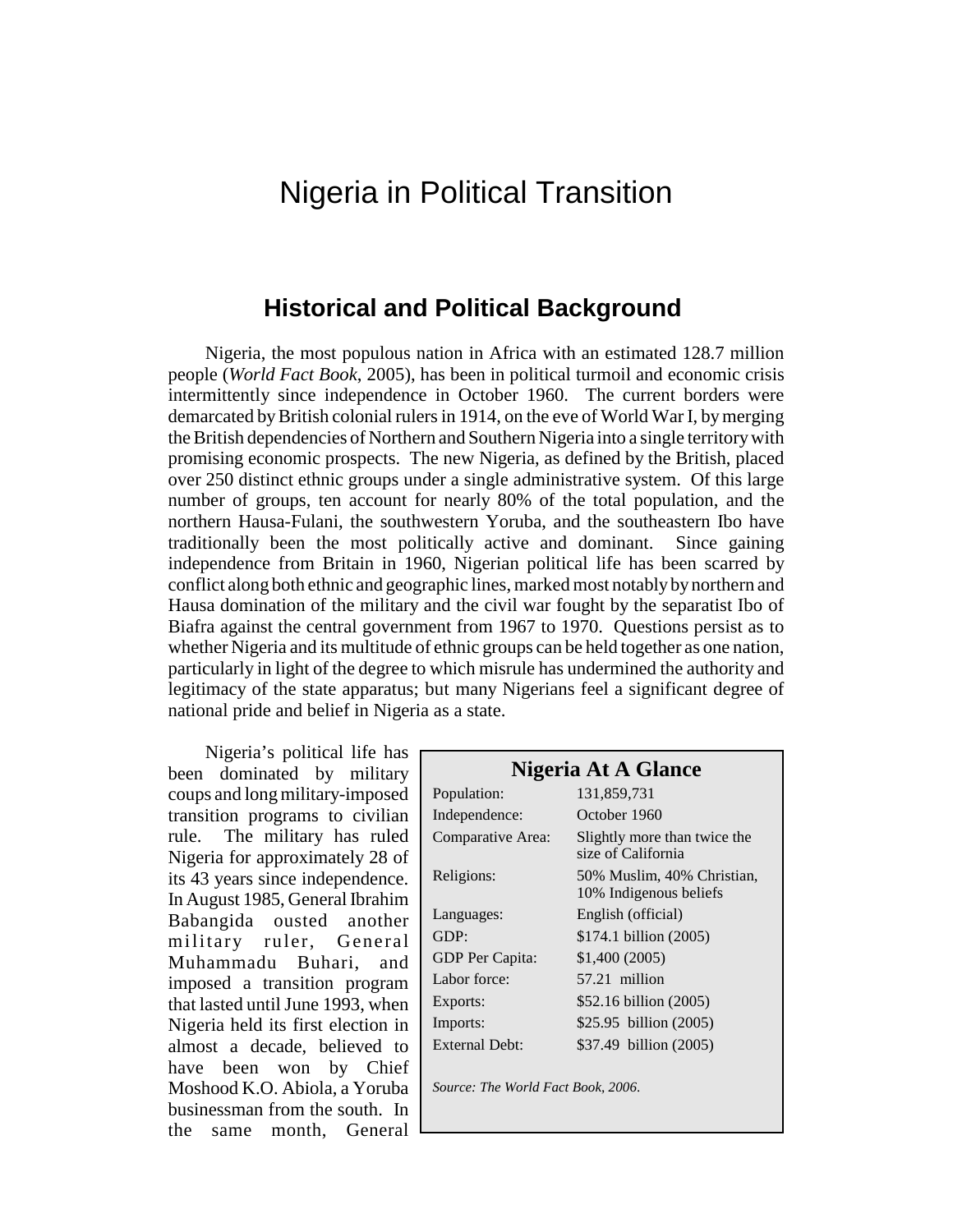Babangida annulled the presidential election because of what he called "irregularities in the voting" and ordered a new election with conditions that Abiola and his challenger be excluded from participating. Amid confusion and growing political unrest, Babangida handed over power to a caretaker government in August 1993, then ousted the caretaker the following November.

General Sani Abacha took power in November 1993. Abacha had been an active participant in several Nigerian military coups and was an authoritarian figure who seemed unmoved by international opinion. Beginning in 1995, Abacha imprisoned hundreds of critics, including former military leader Olusegun Obasanjo, the only Nigerian military leader to have handed over power voluntarily to an elected civilian government, and Moshood Abiola, who was charged with treason after declaring himself president following the annulled election. The senior wife of Abiola, Kudirat Abiola, was assassinated in June 1996 by unidentified men. Her daughter blamed the military junta.

In October 1995, under pressure to implement political reforms, Abacha announced a three-year transition program to civilian rule, which he tightly controlled until his death on June 8, 1998. Abacha established the National Electoral Commission of Nigeria (NECON), which published guidelines for party registration, recognized five political parties in September 1996, and officially dissolved opposition groups after refusing to recognize them. The military professed its support for Abacha should he seek reelection as a civilian, and by April 20, 1998, all five parties had nominated Abacha as the single presidential candidate despite criticism by the international community and dissident groups. Major opposition figures, especially those in exile, dismissed the transition program and called for boycotts of the parliamentary and presidential elections. Only candidates from among the five state-sanctioned political parties participated in state assembly elections held in December 1997 and parliamentary elections held on April 25, 1998. The United Nigeria Congress Party (UNCP), considered by many government opponents to be the army's proxy, won widespread victories in the December 1997 elections.

## **Transition to Civilian Rule**

Abacha died, reportedly of a heart attack, on June 8, 1998. The Provisional Ruling Council quickly nominated Major General Abdulsalam Abubakar to assume the presidency. General Abubakar, a career serviceman from the Northern Hausaspeaking elite, was regarded as a military intellectual. He served as chief of military intelligence under General Ibrahim Babangida and was Abacha's chief of staff. He led the investigations of reported coup attempts by former President Olusegun Obasanjo and Lt. General Oladipo Diya, charges that, critics argue, were fabricated by the government. Following Abacha's death, General Abubakar addressed the nation and expressed his commitment to uphold the October 1998 hand-over date to civilian government established by Abacha. In an effort to prove his commitment, Abubakar released several prominent political prisoners, including General Olusegun Obasanjo.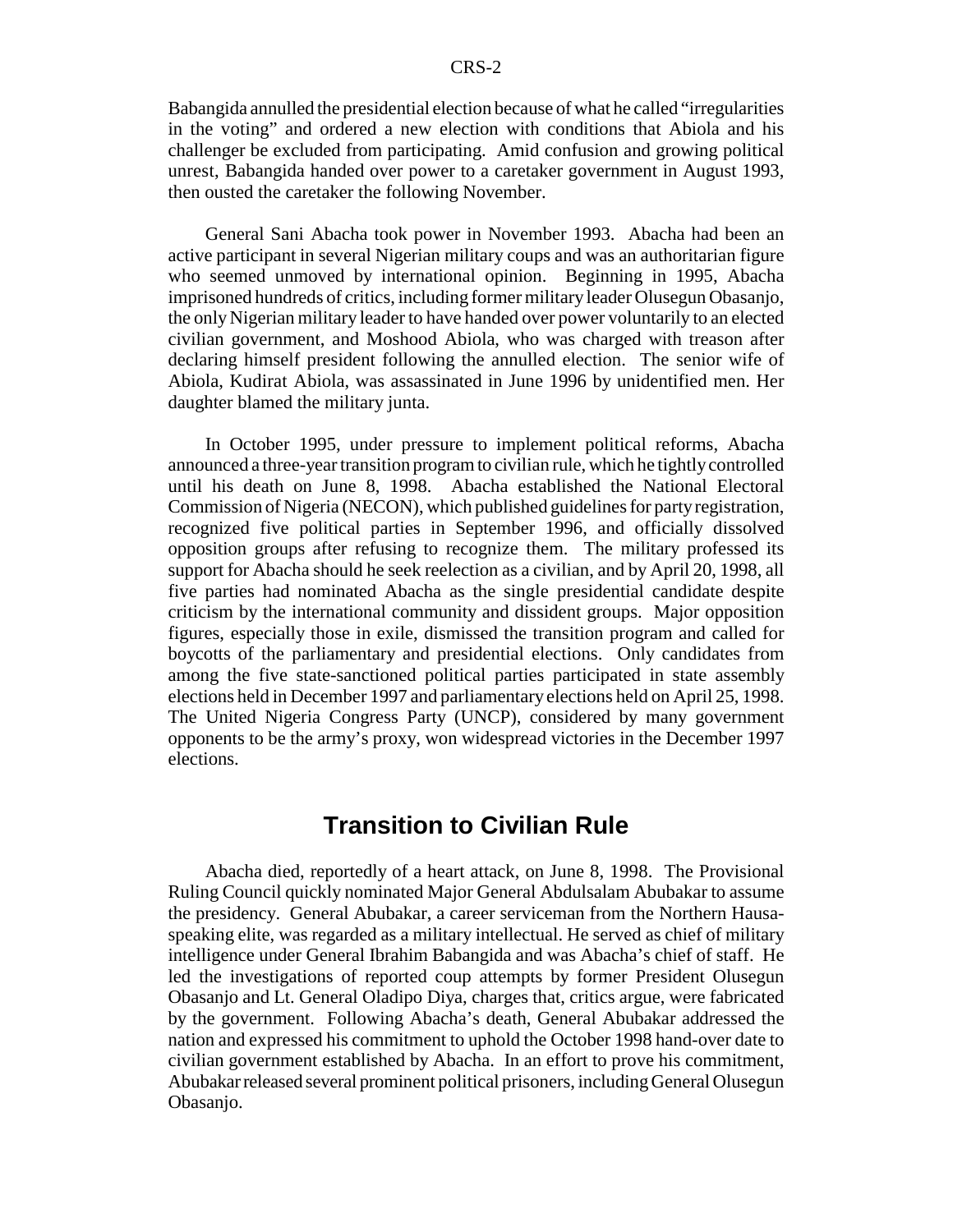During a meeting with a U.S. delegation led by then Undersecretary of State Thomas Pickering on July 7, 1998, Abiola suffered a heart attack and died soon after. Pro-democracy leaders immediately claimed that Abiola was murdered. The autopsy report, monitored by an independent team of Canadian, American, and British doctors, confirmed that Abiola died of natural causes due to a long-standing heart condition and that death as a result of poisoning was highly unlikely. Many observers said, however, that Abiola's care was deliberately neglected, resulting in his early demise. His death crushed the hopes of many democracy supporters and spurred riots for several days.

In August and September of 1998, Abubakar undertook rapid and dramatic reforms to the Nigerian political system and economy. He replaced Abacha's top security staff and cabinet and dissolved the five political parties that Abacha had established. He abolished major decrees banning trade union activity, which had been used by Abacha to put down the political strikes that followed the nullification of the 1993 election results and ended treason charges against Nobel Prize-winning writer Wole Soyinka and 14 others. Abubakar has also made a concerted effort to appeal to Nigerians in exile to return home and assist in the transition process, and many have done so, most notably Nobel Prize-winning author Wole Soyinka in mid-October. On September 7, Abubakar released the draft constitution for the next civilian government, which Abacha had kept secret, but announced on October 1 that he was setting up a committee to organize and collect views from various sections of the country, after which he would finalize changes to the draft document in order to make it "more representative and acceptable." In early May 1999, the government approved an updated version of the 1979 Nigerian constitution instead of the constitution drafted by the Abacha regime.

Abubakar outlined a specific timetable for the transition to civilian rule, with local polls on December 5, 1998, gubernatorial and state polls on January 9, 1999, followed by national assembly polls on February 20, 1999, and presidential polls on February 27. The official hand-over date was set for May 29, 1999. He also nullified all of the previous state and gubernatorial elections because they were held under the Abacha system and dismissed the National Electoral Commission established by Abacha, replacing it with one of his own, the Independent National Electoral Commission (INEC), in early August. Political party registration for elections ended after an extension on October 12, and the INEC released the names of the nine registered parties on October 19. The three major parties were the People's Democratic Party (PDP), the All People's Party (APP), and the Alliance for Democracy (AD). In order to be registered, a party had to be considered "national," defined as having offices in at least two-thirds of the 36 states that make up Nigeria, and furthermore must win at least 10% of votes in two-thirds of the states in the local elections in December 1998 in order to qualify a candidate for the national elections in February. Abubakar warned of the dangers of a "proliferation of political parties with parochial orientation that may lead to disunity and instability," while urging political leadership to represent the will of people of all ethnic and religious groups.

The international community cautiously welcomed the transition program. Donor governments in Europe expressed support and urged transparency. French, British, and German delegations met with the Nigerian leadership in Abuja, the capital, in late July, and Abubakar made numerous trips abroad in an effort to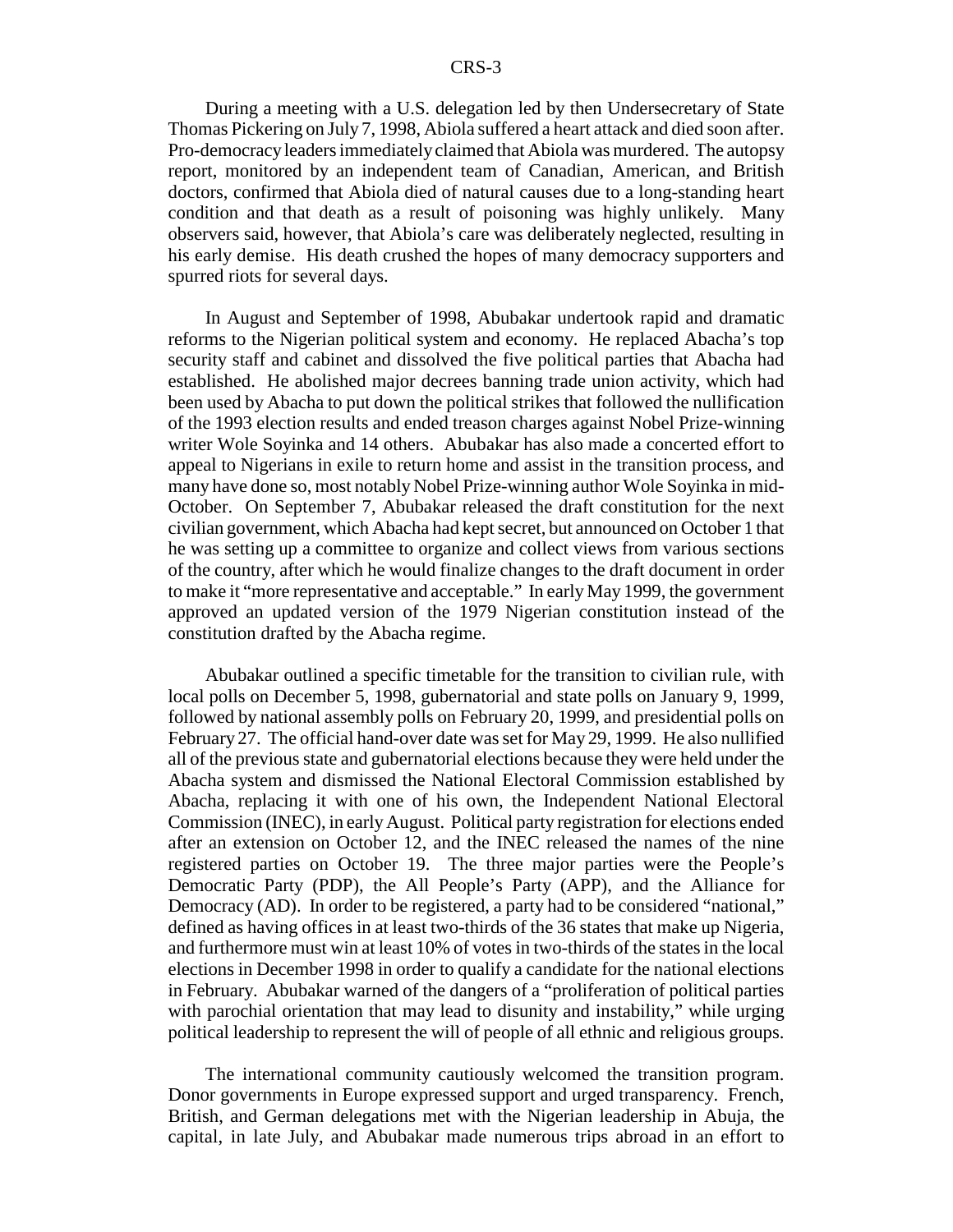improve relations with African and world leaders. The European Union announced in late October 1998 that, effective November 1, some sanctions would be relaxed. The visa ban was officially removed and some officials indicated that even the military measures might be lifted after the official hand-over date in May. On May 31, 1999, the European Union restored full economic cooperation with Nigeria. In late May, the Commonwealth also readmitted Nigeria as a member, after three years of suspension.

| <b>Highlights of Abubakar's Transition Program</b>                                                                                   |
|--------------------------------------------------------------------------------------------------------------------------------------|
| Rejected:<br><b>National Conference</b>                                                                                              |
| <b>National Unity Government</b>                                                                                                     |
| Accomplished:<br>— Debt relief talks with World Bank and IMF                                                                         |
| - Dissolution of old electoral commission and establishment of new Independent National<br>Electoral Commission                      |
| — Dissolution of old political parties and registration of new parties<br>$-$ Voter registration                                     |
| - Annulment of elections under Abacha                                                                                                |
| — Most political prisoners freed<br>— Greater freedom of press, human rights                                                         |
| — Publicized and amended 1995 constitution                                                                                           |
| - Dismissed Abacha officials and began investigation into misappropriated funds<br>— Exiled dissidents returned home                 |
| - Better-paid civil servants to combat corruption                                                                                    |
| — Repairs started on refineries, more oil imported, privatization program started<br>— Hand-over to civilian government May 29, 1999 |
| - Presidential elections February 27, 1999                                                                                           |
| - National assembly elections February 20, 1999                                                                                      |
| - State/Gubernatorial elections January 9, 1999                                                                                      |
| -Local elections December 5, 1998; Partial lifting of international sanctions                                                        |

#### **Elections in 1998, 1999**

In early December 1998, the PDP won in 389 out of 774 municipalities in local elections, while the All People's Party (APP) came a distant second with 182, followed by Alliance for Democracy. In the governorship elections in early January, the PDP won 21 states out of 36, the APP won in nine states, and the AD won in six states. Shortly after the elections in January, the APP and AD began talks to merge the two political parties. However, the Independent Electoral Commission rejected a merger but agreed that the two parties "can present common candidates" for the presidential elections.

In mid-February, the People's Democratic Party nominated General Olusegun Obasanjo as its presidential candidate. Obasanjo won the support of more than twothirds of the 2,500 delegates and a northerner, Abubakar Atiku, who was elected governor in the January elections, was chosen as his running mate. The APP and AD nominated Chief Olu Falae, a Yoruba, as their joint candidate for president. A former Nigerian security chief and a northerner, Chief Umaru Shinakfi, was chosen as Falae's running mate.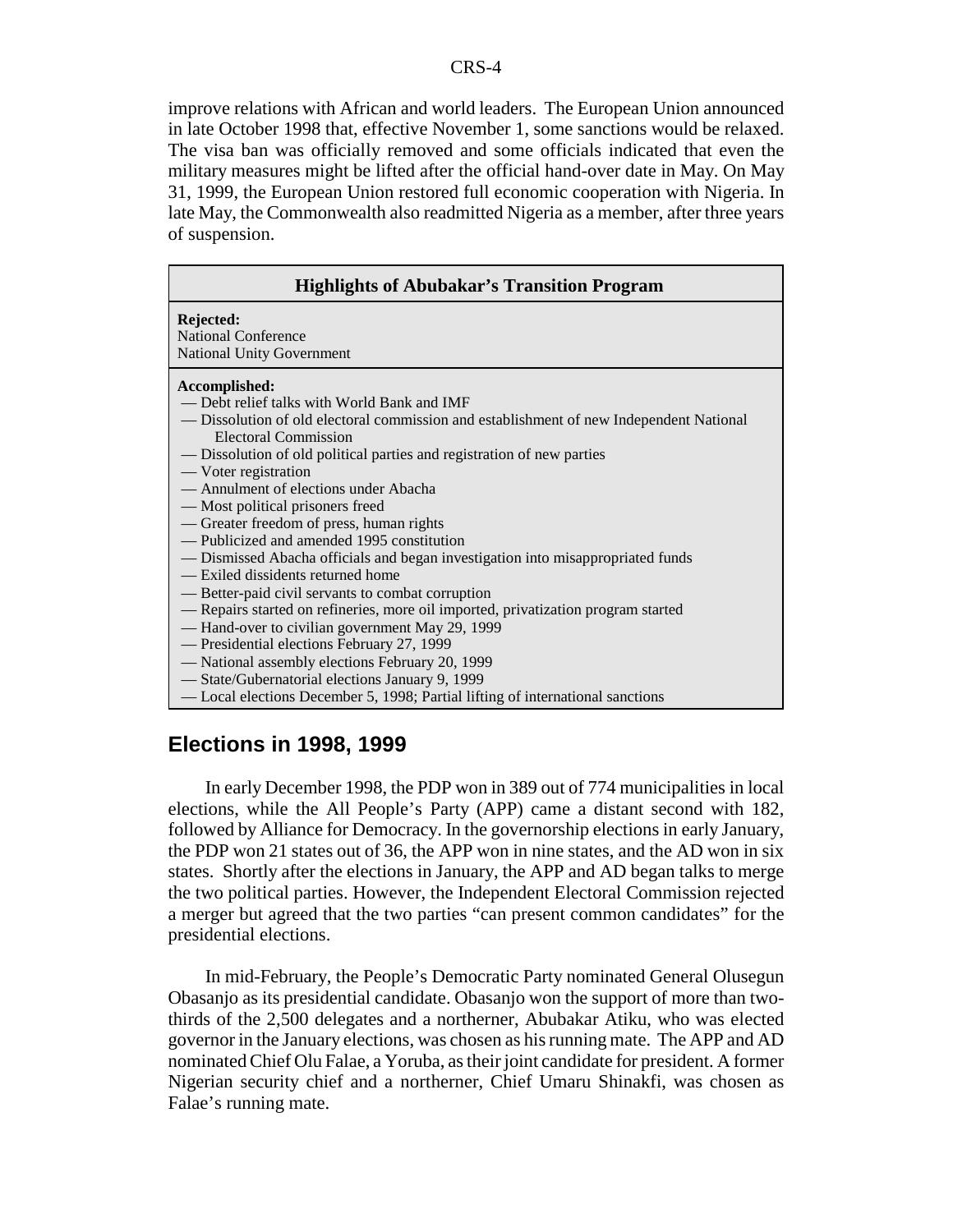In late February 1999, General Obasanjo was elected president by a wide margin. Obasanjo won 62.8% of the votes (18.7 million), while his challenger, Chief Olu Falae, received 37.2% of the votes (11.1 million). In the Senate elections, the PDP won 58% of the votes, APP 23%, and AD 19%. In the elections for the House of Representatives, PDP received 59% of the votes, AD 22%, and APP 20%.

On May 29, 1999, Obasanjo was sworn in president and the Nigerian Senate approved 42 of 49 members of his cabinet. In his inaugural address, President Obasanjo said that "the entire Nigerian scene is very bleak indeed. So bleak people ask me where do we begin? I know what great things you expect of me at this New Dawn. As I have said many times in my extensive travels in the country, I am not a miracle worker. It will be foolish to underrate the task ahead. Alone, I can do little."

#### **The 2003 Elections**

President Obasanjo was nominated by his party, the Peoples Democratic Party (PDP), for a second-term bid. The All Nigeria Peoples Party (ANPP) picked former military strongman, General Muhammadu Buhari, as its presidential candidate. Meanwhile, the former Biafra rebel leader, Emeka Odumegwu Ojukwu, who led the secessionist war in the 1960s, was picked as the presidential candidate of the All Progressive Grand Alliance (APGA). The National Democratic Party (NDP) picked former foreign minister Ike Nwachukwu as its presidential candidate.

In mid-April 2003, Nigerians went to the polls for the second time since military rule gave way to a civilian government. President Obasanjo was reelected to a second term, and his PDP party won in legislative elections. The Independent National Electoral Commission (INEC) declared that Obasanjo won 61.9% of the votes, while his nearest rival, General Muhammadu Buhari of ANPP, won 32.1% of the votes. The elections, however, were marred by serious irregularities and electoral fraud, according to international election observers. In the Senate, the PDP won 72 seats out of 109 seats, while the ANPP won 28 and the AD 5 seats. The PDP won 198 seats in the 360-seat House of Representatives, the ANPP 83 seats, and the AD 30 seats.

In late March 2004, elections for Local Government Council were held in thirty of the thirty-six states. The Transition Monitoring Group (TMG), a coalition of 170 human rights and civil society groups, monitored the elections. In its preliminary report, the TMG stated that "in virtually all the states where elections were held , the process leading to the elections were substantially flawed."

In early April 2006, the Nigerian Senate began to debate a bill that aims to amend the constitution. One of the contentious proposals would allow a third-term presidency; supporters of President Obasanjo have been pushing for this step for months. The Nigerian constitution has a two-term limitation on the presidency. In mid-May 2006, the Nigerian Senate effectively rejected the legislation.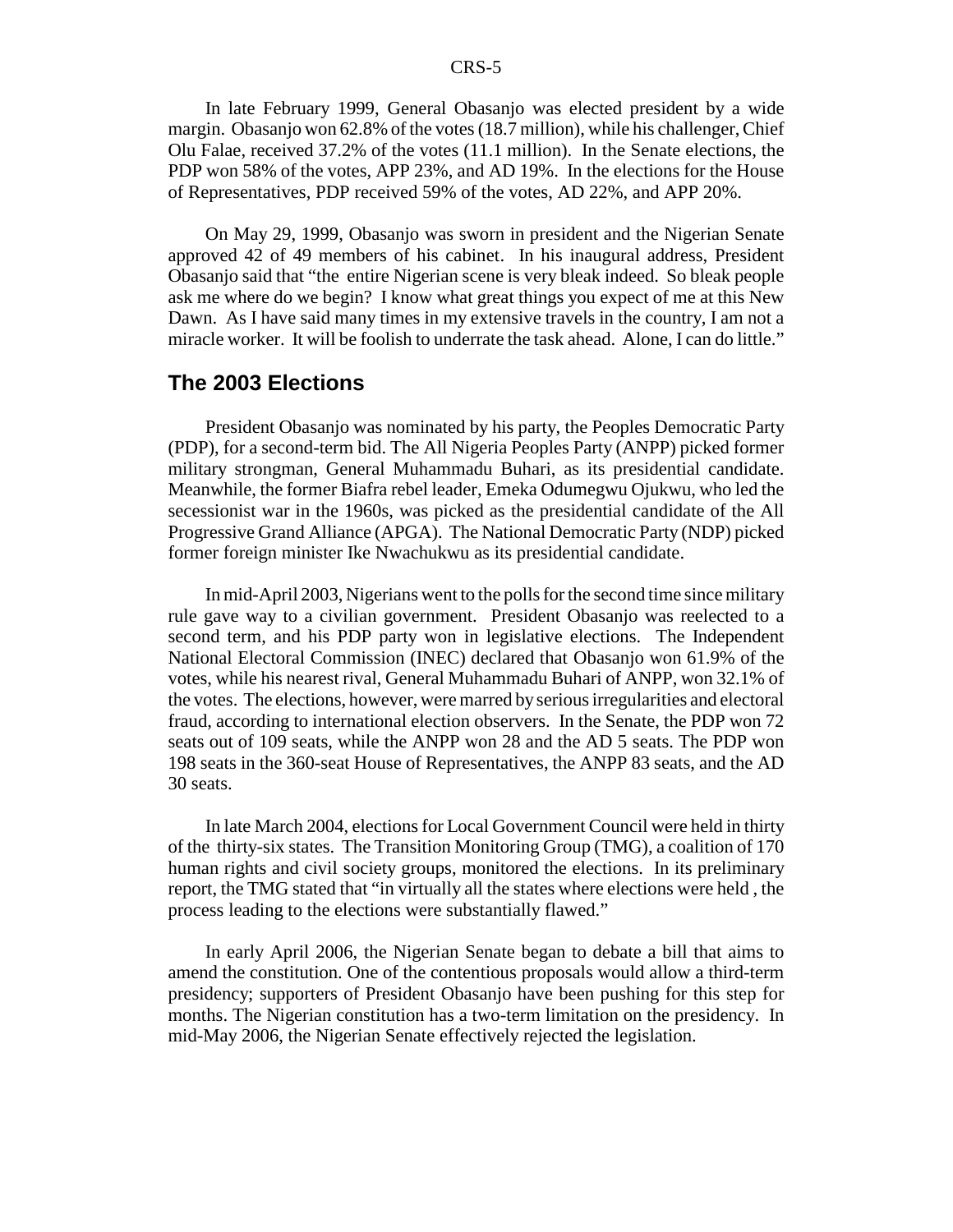# **Current Economic and Social Conditions**

Western officials believe that Sani Abacha may have stolen more than \$3.5 billion during the course of his five years in power. Abacha's former national security adviser, Ismaila Gwarzo, was accused of stealing an estimated \$2.45 billion from the Nigerian Central Bank. Swiss officials stated that about 120 accounts in Zurich and Geneva have been frozen. In early 2000, Swiss officials charged a businessman for falsifying documents to open a bank account for the Abacha family. In mid-May 2000, President Obasanjo announced that his government had recovered \$200 million in public funds looted by former Nigerian dictator Abacha and his associates. In July 2000, Nigerian authorities confirmed that Swiss officials had transferred \$64.3 million of the looted money to the Central Bank of Nigeria. In April 2002, the government of Nigeria reached an agreement with the Abacha family on the funds said to have been stolen by the late dictator. The agreement calls for the return of \$1 billion to the government of Nigeria, while the Abacha family would be allowed to keep \$100 million. The government of Nigeria has recovered \$149 million of the funds stolen by former dictator General Sani Abacha and his family. The funds were recovered from bank accounts in the British island of Jersey. In early December 2003, President Obasanjo visited Switzerland in an effort to recover \$618 million of looted funds by the late dictator.

In early April 2005, Nigerian Senate Speaker Adolphus Wabara was forced to resign after President Obasanjo accused him of taking more than \$400,000 in bribes from the Minister of Education, Fabian Osuji. The Education Minister was dismissed in March by President Obasanjo. The Minister of Housing, Alice Mobolaji Osomo, was also fired in early April for allocating more than 200 properties to senior government officials instead of public sale. President Obasanjo's anti-corruption campaign is seen as the most serious and effective effort in decades.

The U.S. Securities and Exchange Commission has subpoenaed documents from Royal Dutch Shell related to a probe of an alleged bribery case at a gas plant in Nigeria. The alleged bribery case is being investigated in several countries, including France, Nigeria, and Japan. The companies involved in the natural gas project and the alleged bribery include a Halliburton subcontractor, Chicago Bridge and Iron, Total of France, Italy's Eni, and the Nigerian government.

Due to decades of economic mismanagement, political instability, and widespread corruption, the education system has suffered from lack of funding, industry has idled, refineries are in poor conditions, and the sixth-largest oilproducing country in the world suffers from severe fuel shortages from time to time. The Nigerian economy depends heavily on oil revenues; about 90-95% of Nigeria's export earnings come from petroleum and petroleum products, which also represent 90% of its foreign exchange earnings and 80% of its government revenues (Energy Administration Information, March 2003). The European Union is a major trading partner, and the United States imports more oil from sub-Saharan Africa, primarily Nigeria, than from the Middle East. On March 9, 2005, President Obasanjo stated that he would stop Nigeria's foreign debt payment if parliament passes legislation to that effect. Nigeria's House of Representatives passed a motion recommending that Obasanjo "cease forthwith further external debt payment to any group of foreign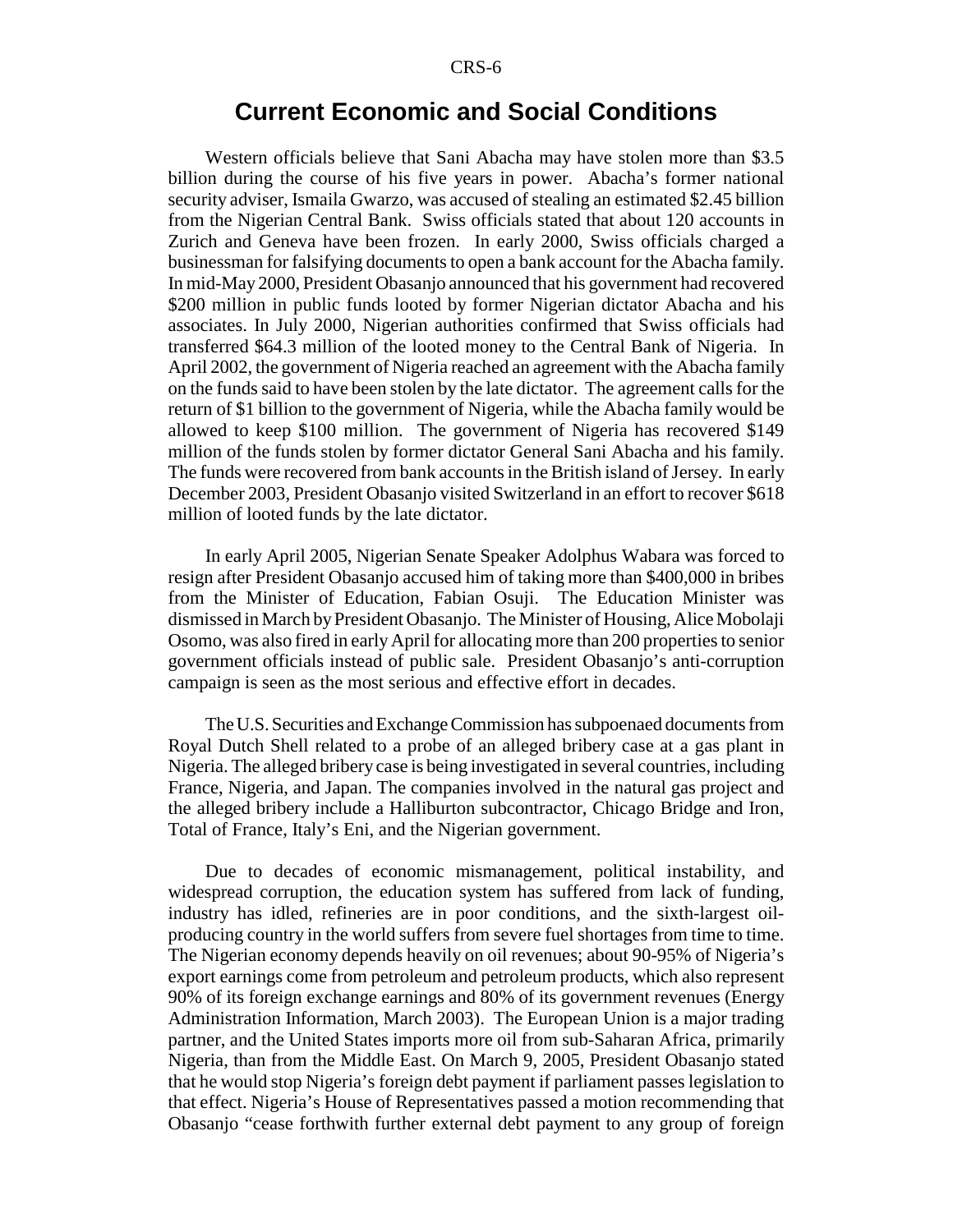creditors." Speaking on behalf of the African leaders invited to the G-8 Summit in Scotland in July 2005, President Obasanjo welcomed the proposed aid package for Africa. Meanwhile, Nigeria reached a separate agreement with the Paris Club to reduce its external debt burden. According to the agreement, creditors are expected to write off 60% of Nigeria's estimated \$30 billion in external debt.

The state of the economy has most affected the poorest segments of the population and has sparked violence around the country, particularly in the oilproducing regions. Several thousand people have been killed in pipeline explosions in southeast Nigeria since the late 1990s; the largest single toll from an explosion was approximately 1,000 in October of 1999. These explosions are triggered because people siphon off oil from holes punched in the above-ground pipeline for personal use, resulting in a loss of what's estimated to be up to 200,000 barrels of oil per day (Integrated Regional Informational Networks, July 15, 2003). Ethnic clashes over rights to a promising oil prospect in the southwest also killed hundreds of people in September and October 1999. In the Niger Delta, youths from the ethnic Ijaw tribe periodically stop the flow of one-third of Nigeria's oil exports of more than two million barrels per day in order to protest sub-standard living conditions in the country's richest oil-producing region. The government established a national task force on surveillance of petroleum pipelines in order to prevent a recurrence of the pipeline explosion tragedy.

In September 2004, a new rebel movement, the Niger Delta People's Volunteer Force (NDPVF), launched a series of attacks against government forces and threatened to attack foreign oil workers. The oil-rich Niger Delta has been afflicted by persistent rebellion over the past several years. The NDPVF is demanding autonomy for the region and a share of oil revenues. An estimated 500 people were reportedly killed in September in the ensuing violence, according to Amnesty International. The Nigerian government disputes this figure. On September 29, 2004, the NDPVF and the Nigerian government reportedly reached a cease-fire agreement. The leader of the rebel group stated that "there should be a cessation of hostilities on both sides. Apart from that, we have not agreed on anything else for the time being."

In late November 2005, the Nigerian army deployed additional troops to the oilrich Bayelsa State after lawmakers began impeachment proceedings against State Governor Diepreye Alamieyeseigha. In September 2005, British authorities had charged Alamieyeseigha, while visiting in London, with money laundering, but the governor skipped bail and returned to Nigeria in November.

## **Humanitarian and Human Rights Concerns**

#### **HIV/AIDS**

Nigeria's HIV/AIDS prevalence rate of 5.8% is relatively small in comparison to some Southern African nations with seropositivity rates of over 30% of the adult population. However, the West African nation composes nearly one-tenth of the world's HIV/AIDS infected persons with 3.5 million infected people (UNAIDS 2001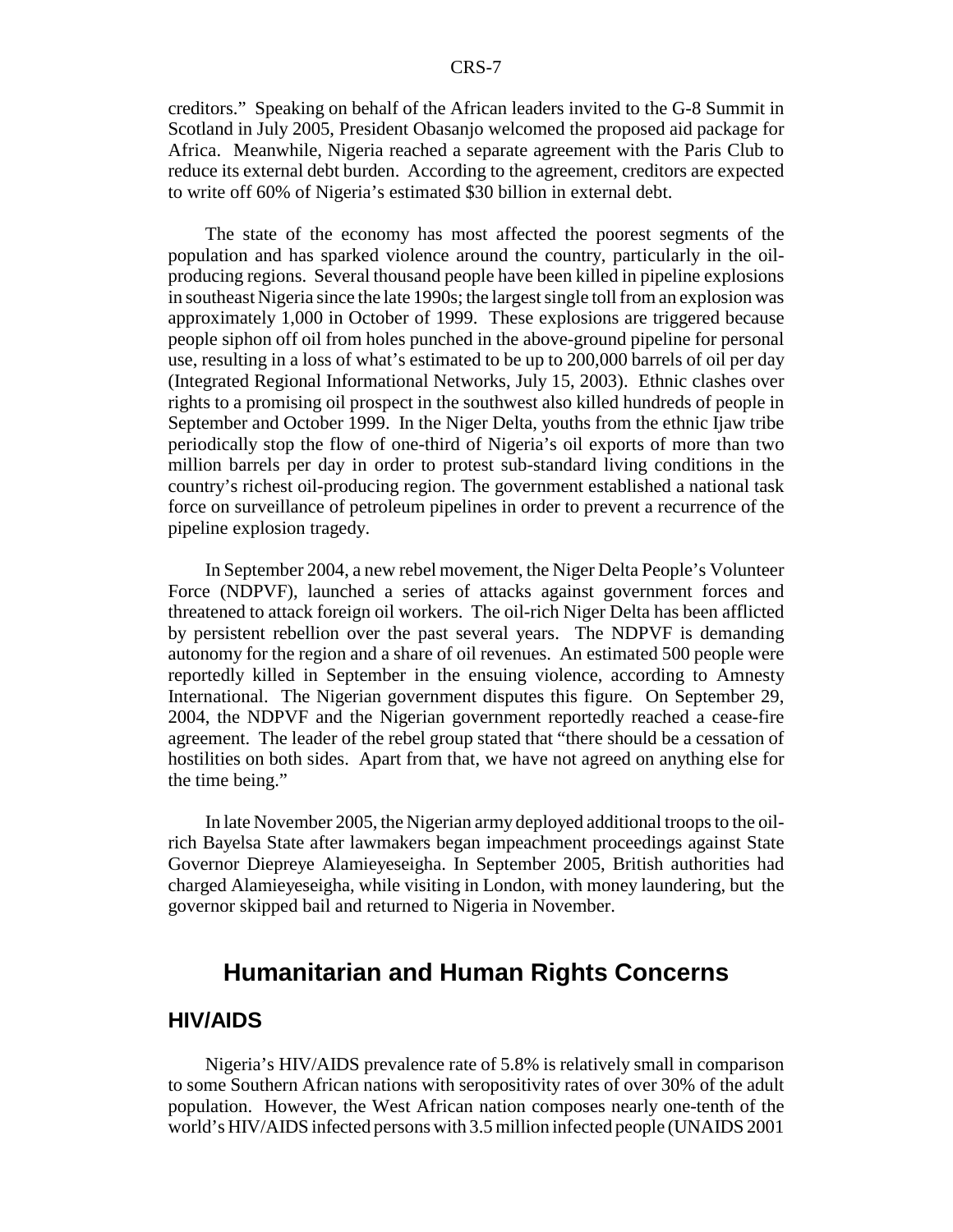estimate), the largest HIV-positive population in Africa after South Africa. Nigeria's population is expected to double by the year 2025, which will multiply the spread of the HIV virus considerably. In addition to the devastation HIV/AIDS has caused and continues to cause among Nigeria's adult population, half of the current population is under the age of 15. With only 55% of primary-school-aged children in school and the high HIV/AIDS prevalence rates among adults, Nigeria faces serious challenges and significant obstacles in the education and health care sectors (USAID Congressional Budget Justification, 2004). In late July 2001, the government of Nigeria announced a major AIDS treatment program. President Obasanjo declared that his government would provide cheap generic drugs to AIDS patients beginning September 2001. Patients were expected to pay about \$7 a month for the treatment. The government of Nigeria plans to distribute anti-retroviral drugs to an estimated 10,000 patients, but numerous obstacles have inhibited the implementation of this program.

#### **Sharia**

Twelve of Nigeria's states in the Muslim-dominated North of the country have adopted Sharia law within the last four years, which has resulted in much-publicized rulings, several of which have been criticized by human rights groups as well as by Nigerians in the Southern and mostly Christian part of the country. Kano state ruled on September 1, 2003, that all school girls attending government schools are to wear the *hijab*, Islamic head scarf, regardless of whether they are Muslim. President Obasanjo has said that the best way to respond to Sharia is to ignore it: "I think Sharia will fizzle out. To confront it is to keep it alive." In March 2002, in Katsina State, Amina Lawal was sentenced to death by stoning after a court found her guilty of adultery. In August 2003, Ms. Lawal appealed her sentence to the Katsina State's Appeals Court. On September 25, 2003, Amina Lawal won her appeal after the Sharia Court of Appeal ruled that her conviction was invalid. The court ruled that "it is the view of this Court that the judgment of the Upper Sharia Court, Funtua, was very wrong and the appeal of Amina Lawal is hereby discharged and acquitted." In October 2001, in another highly publicized case, a Sharia court in the State of Sokoto sentenced Safiya Hussaini to death for adultery. Ms. Hussaini appealed her sentence and was exonerated on the grounds that she was impregnated by her former husband and that the affair took place before Sharia law was enacted.

# **The United States and Nigeria**

#### **U.S.-Nigerian Relations: Background**

Three primary issues have dominated U.S.-Nigerian relations in the last two decades: the absence of democracy, human rights abuses, and drug trafficking. Washington took a series of measures against the military junta shortly after the 1993 election results were annulled. These included suspending development assistance, terminating joint military training with Nigeria, and imposing visa restrictions of Nigeria's military leaders and their family members. These measures, however, did not affect trade between U.S. companies and Nigeria. Washington was also engaged in diplomatic efforts, albeit unsuccessful, to break the political impasse in the West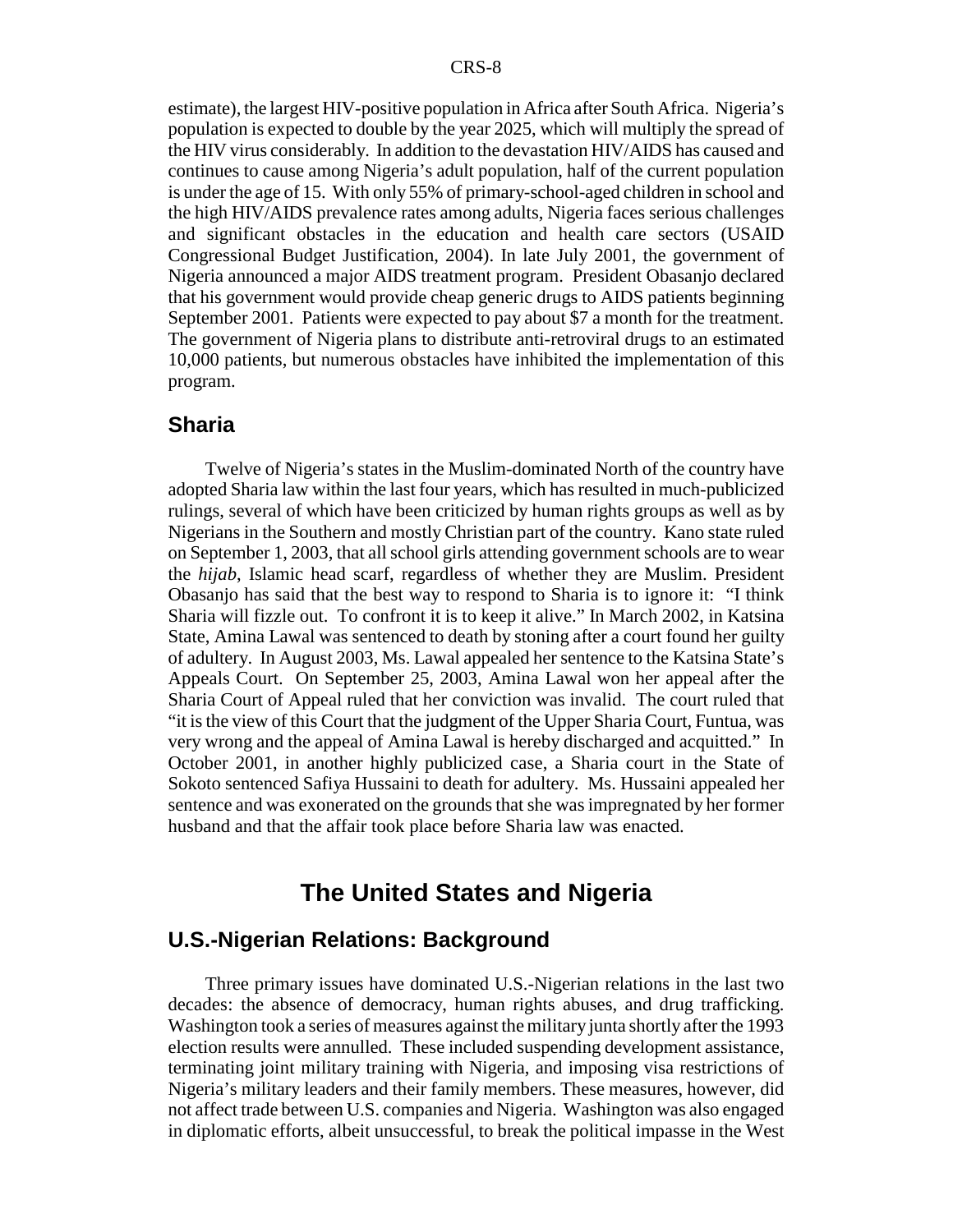African nation. The Clinton Administration sent civil rights leader Jesse Jackson, then-U.N. Ambassador Bill Richardson, and former Ambassador Donald McHenry as envoys to convince Abacha to implement reforms.

In response to the execution of nine Ogoni activists in 1995, the Clinton Administration recalled its ambassador and pushed a resolution at the U.N. General Assembly that condemned Nigeria's action. The imprisonment of Moshood Abiola and many others was a contentious issue in U.S.-Nigerian relations. In its Country Report on Human Rights Practices for 1997, the Department of State wrote: "The human rights record remained dismal. Throughout the year, Abacha's Government relied regularly on arbitrary detention and harassment to silence its most outspoken critics." The report further stated that security forces "continued to commit extrajudicial killings and use excessive force to quell anti-government protests as well as to combat crime, resulting in the death or injury of many individuals, including innocent civilians." Human rights groups reported the torture of prisoners and constant harassment of journalists under the Abacha regime.

Washington's concern was not limited to human rights abuse allegations. Drug trafficking by Nigeria emerged as a major issue in U.S.-Nigerian relations after the mid-1980s. Although Nigeria is not a drug-producing country, it has become a major transit point. An estimated 35%-40% of all the heroin coming into the United States is brought by Nigerian couriers. In 1989, the United States and Nigeria established a joint Counter-Narcotics Task Force. Lack of cooperation by Nigerian authorities in combating the drug trafficking problem led to a decision by the Clinton Administration in March 1998, as in 1994 and 1996, to put Nigeria on the State Department's list of non-cooperative drug trafficking nations, which includes Burma and Iran. As a consequence, the U.S. had to vote "no" on all loans to Nigeria being considered by the World Bank and the African Development Bank, and Nigeria was ineligible for any Export-Import Bank financing of U.S. exports. In March 2000, however, President Clinton provided a waiver, a Vital National Interests Certification, for Nigeria in order to allow support for the democratic transition program. In March 2001, the Bush Administration certified that Nigeria was fully cooperating with U.S. officials. In January 2003, in a report to Congress, President Bush identified Nigeria as one of 12 "major illicit drug-producing and Drug-Transit countries."

Through legislative action, Members of Congress have been active concerning Nigeria. In 1994, the House of Representatives passed H.Con.Res. 151, which called for additional measures against the military junta by the Clinton Administration. A bill calling for the imposition of sanctions and freezing of assets was introduced in 1996 by then-Senator Nancy Kassebaum and Representative Donald M. Payne. Although the bill enjoyed significant bipartisan support, it did not move out of committees, in part because of opposition by Members of Congress who favored dialogue with the Nigerian government. Pro-Nigerian groups and some American business interests actively opposed the bill (*Washington Post*, November 24, 1996). The Nigerian Democracy Act, introduced by Representative Donald Payne and Representative Amo Houghton in 1997, contained similar provisions, including a ban on new U.S. corporate investment in Nigeria. In May 1998 House International Relations Committee Chairman Benjamin A. Gilman and Representative Donald M. Payne introduced the Nigerian Democracy and Civil Society Empowerment Act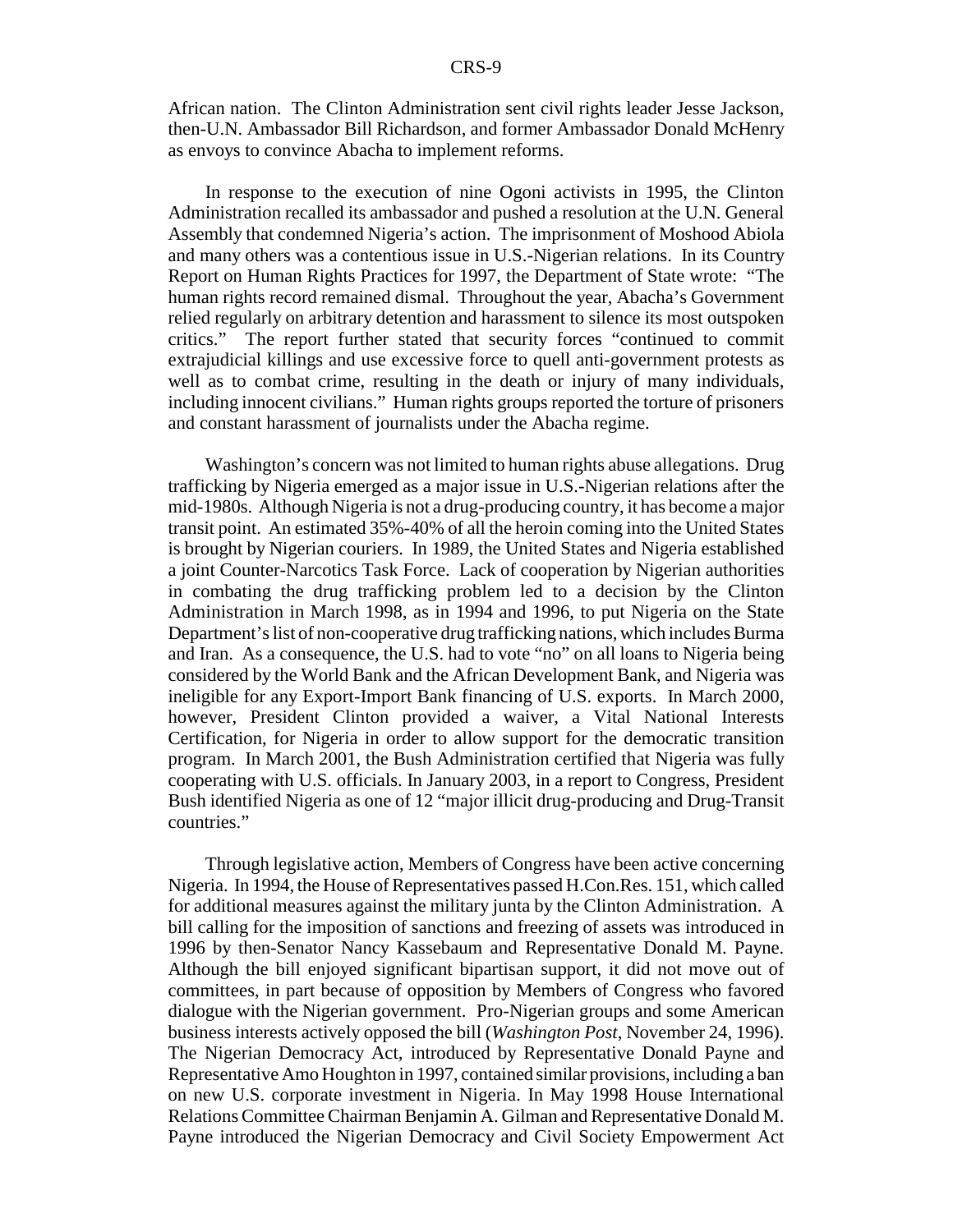(H.R. 3890), calling for additional sanctions and increased U.S. aid to democratic opposition groups. The bill was also introduced in the Senate in May 1998 by Senators Feingold, Jeffords, Leahy, and Wellstone. The bill was sent to committees in both houses, but the  $105<sup>th</sup>$  Congress did not act further on either piece of legislation.

Conflicts within the Clinton Administration regarding the appropriate strategy toward Nigeria while under the control of Abacha surfaced in speeches given by senior Administration officials and President Clinton in early 1998. Assistant Secretary of State for African Affairs Dr. Susan Rice stated in a speech on March 17, 1998, that the United States would hold "General Abacha to his three-year-old promise to undertake a genuine transition to civilian rule this year and to establish a level playing field by allowing free political activity, providing for an open press, and ending political detention. Let me state clearly and unequivocally to you today that an election victory by any military candidate in the forthcoming presidential elections would be unacceptable." In late March, President Clinton stated that U.S. policy toward Nigeria was "to do all that we can to persuade General Abacha to move toward general democracy and respect for human rights, release of political prisoners, and the holding of elections." Referring to General Abacha's rumored candidacy, however, President Clinton seemed to contradict Rice by suggesting that "if [Abacha] stands for election we hope he will stand as a civilian." President Clinton's March statement led some critics to question the Administration's policy toward Abacha and the military junta.

The Administration came to a final decision on May 28, saying that the proposed transition was clearly "unacceptable" as long as Abacha remained the single candidate and that current sanctions would remain. Following Abacha's death, State Department spokesman James P. Rubin stated that Abubakar had "a historic opportunity to open the political process and institute a swift and credible transition to civilian democratic rule." Rubin said that Washington would "accept" only a transition that included "three things: first, freeing political prisoners; second, ensuring respect for the basic freedoms of speech, press, and assembly; and third, returning the Nigerian army to its rightful position as a professional armed force committed to defending the constitution and civilian rule." U.S. officials had anticipated that Abubakar would be more cooperative with the United States because he received military training here. On June 14, 1998, President Clinton called Abubakar and "underscored our desire for improved bilateral relations in the context of Nigeria taking swift and significant steps toward a successful transition to a democratically-elected government."1

The U.S. officials who met with Abubakar in July 1998 reported that he appeared very receptive to implementing the transition to democracy, although he would continue consultations before releasing the final details of the transition. Critics asserted that the United States should have pushed harder for Abiola's unconditional release in order for him to consult with advisers rather than consent to renouncing his title under political pressure. Critics also warned that a hands-off policy could enable the regime to proceed slowly with reforms that may escalate civil

<sup>1</sup> *Associated Press*, June 14, 1998.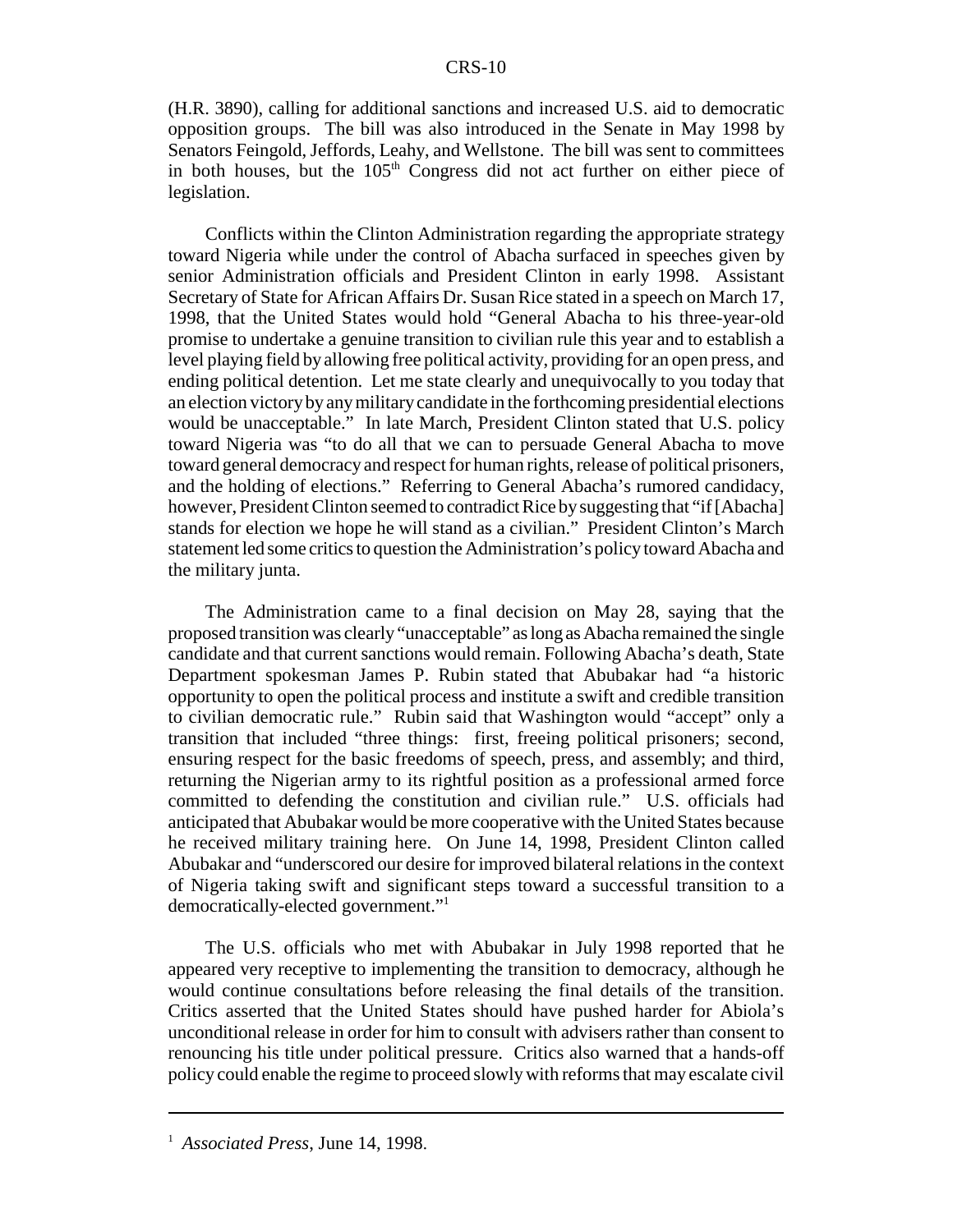#### CRS-11

conflict to the point of war in which ethnic rivalries could erupt on a massive scale. The Clinton Administration, nonetheless, welcomed Abubakar's transition program, and on October 30, 1998, the U.S. State Department announced that the Secretary, after consulting with Members of Congress, has terminated a Presidential Proclamation that restricted entry into the United States by high-ranking Nigerian officials and their family members.

#### **Recent Developments**

Relations between Washington and Abuja began to improve shortly after General Abubakar assumed power and have since continued to grow during President Bush's term in office. In September 1998, Abubakar visited the United States for the U.N. General Assembly meeting, and also came to Washington to meet with President Clinton at the White House. After the meeting, Abubakar said President Clinton told him that if Nigeria stayed on its democratic course, the United States was prepared to help win some debt relief from international lending institutions and might also allow the resumption of direct air links between the U.S. and Nigeria. U.S. Secretary of State Madeleine Albright also praised Abubakar for taking steps to improve conditions in Nigeria. U.S. officials applauded Abubakar's transition program and warmly welcomed the transfer of power to an elected civilian government and promised to work closely with the Obasanjo government.

In mid-October 1999, then Secretary of State Albright visited Nigeria and met with senior government officials and civil society groups. At a press briefing following her Africa tour, Secretary Albright stated that the government and people of Nigeria are "engaged in a dramatic and high-stakes struggle to establish a viable democratic system." She said President Obasanjo "appears truly committed to jumpstarting the economy, fighting corruption and resolving regional problems that remain a source of unrest within Nigeria." In late October 1999, President Obasanjo met with President Clinton and other senior government officials in Washington. At a White House press briefing, President Clinton said that "it is very much in America's interests that Nigeria succeed, and therefore we should assist them in their success. We intend to increase our assistance to Nigeria to expand law-enforcement cooperation and to work toward an agreement to stimulate trade and investment between us. We intend to do what we can to help Nigeria recover assets plundered by the previous regime." President Clinton stated that the United States will support "generous debt rescheduling through the Paris Club and encourage other countries to take further steps."

In a meeting with President Obasanjo in Abuja on August 26, 2000, President Clinton stated that the United States is "committed to working with the people of Nigeria to help build stronger institutions, improve education, fight disease, crime and corruption, ease the burden of debt and promote trade and investment in a way that brings more of the benefits of prosperity to people who have embraced democracy." Clinton also made an unprecedented address before the Nigerian parliament in which he underscored the major issues facing Nigeria today, including democratization and ethnic and religious strife. President Clinton announced a number of new initiatives during his Nigeria visit. He pledged \$60 million for AIDS vaccine research and more than \$20 million for Obasanjo's campaigns against malaria, polio, and HIV/AIDS. He also praised Nigeria's regional leadership and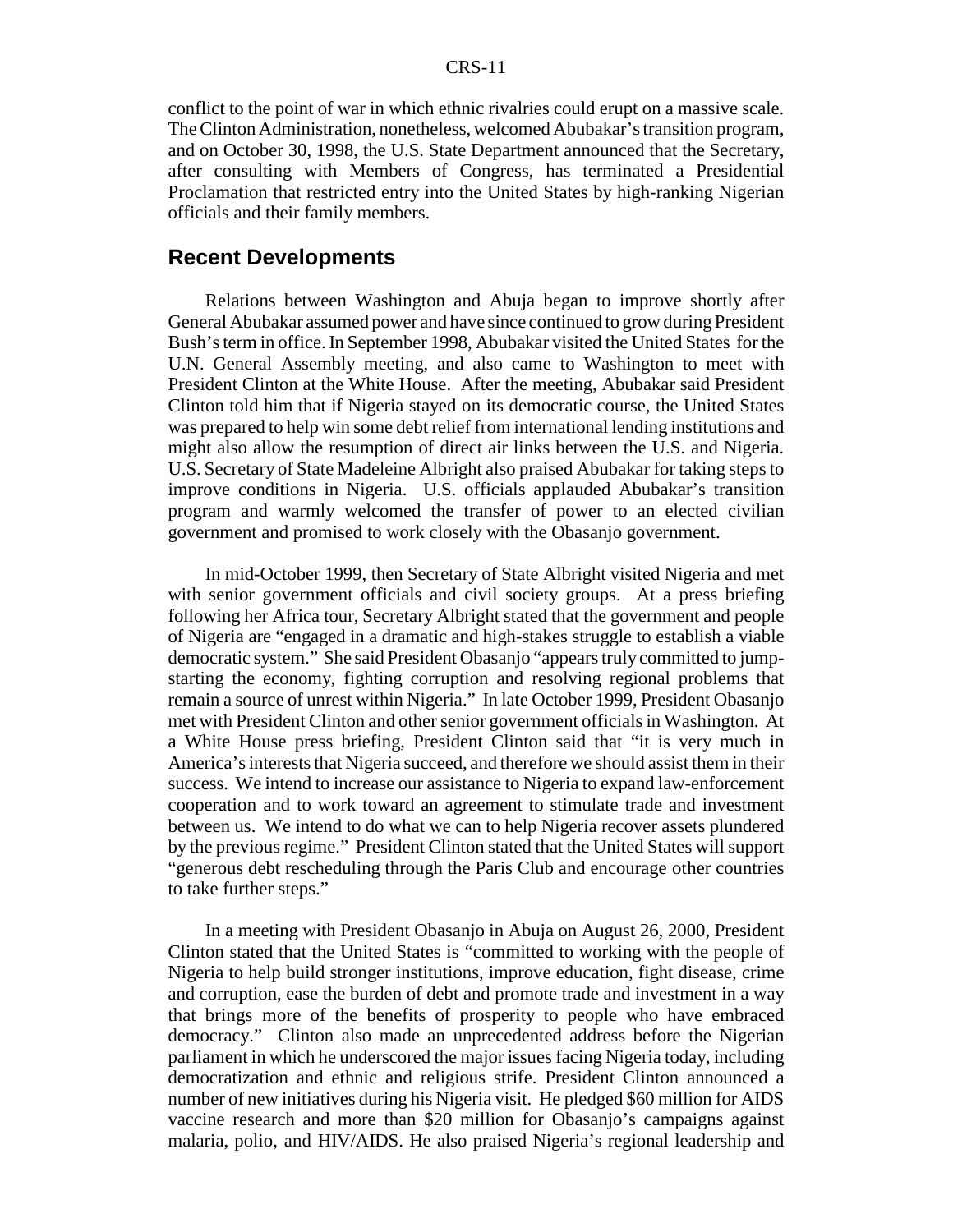#### CRS-12

promised continued U.S. support for the West African peacekeeping mission in Sierra Leone. He pledged continued U.S. support for education, including the provision of Internet access through the work of NGOs and universities.<sup>2</sup>

In May 2001, President Obasanjo met with President Bush and other senior officials in Washington. President Bush stated that the United States is "in the process of helping provide technical assistance to Nigerian troops so that they are better able to keep those peace missions." At a joint White House press conference, President Bush pledged \$200 million to a new global fund for HIV/AIDS. President Obasanjo said he discussed a number of issues of mutual interest, including the conflicts in Angola, Democratic Republic of Congo, and Sierra Leone.

President Obasanjo returned to the White House following the September 11, 2001, attacks to discuss Nigeria's and United States' "mutual concern to fight and win the war against terror." Returning again to Washington in June 2002 and receiving President Bush on his first official state visit to Africa in July of 2003, President Obasanjo has cultivated a friendship with President Bush. In a speech concluding his week-long trip to Africa, President Bush emphasized the importance of "partnerships" and underscored that "the relationship between America and Africa will benefit both our people."<sup>3</sup>

The United States is offering a \$2 million reward for the capture of former Liberian president Charles Taylor, who was in exile in Nigeria. Taylor has been charged with war crimes by the Special Court for Sierra Leone. The \$2 million reward was inserted in the Iraqi Emergency Supplemental bill, S. 1689, in late October 2003. The provision did not specifically refer to Taylor, although it is widely believed that the reference was to Taylor. The Nigerian government has said that any attempt to kidnap Taylor would be viewed as "a violation of Nigeria's territorial integrity." The Bush Administration has acknowledged that Washington encouraged the Obasanjo government to offer Taylor political asylum. The Bush Administration also stated that Taylor should be held accountable for the crimes he committed in Liberia and Sierra Leone. President Obasanjo is opposed to transferring Taylor to the Special Court for Sierra Leone, which indicted Taylor on 17 counts of war crimes, crimes against humanity, and violation of international humanitarian law. In early May 2005, President Obasanjo met with President Bush and other senior Administration officials in Washington to discuss the crisis in Darfur, Sudan; debt relief; and the legal status of former Liberian president Charles Taylor. Taylor was captured by Nigerian authorities in late March 2006, after his failed attempt to flee to neighboring countries. On March 29, 2006, a day after Taylor was arrested by Nigerian authorities, Obasanjo visited Washington and met with President Bush.

The International Religious Freedom Report for 2004 stated that "interreligious tension between Christians and Muslims remained high in some areas of the country,

<sup>2</sup> See U.S. Embassy in Nigeria press release,[http://usembassy.state.gov/nigeria/ wwwhcltx.html#Transcripts].

<sup>&</sup>lt;sup>3</sup> See White House press release, [http://www.whitehouse.gov/news/releases/2003/07/print/ 20030712.html]).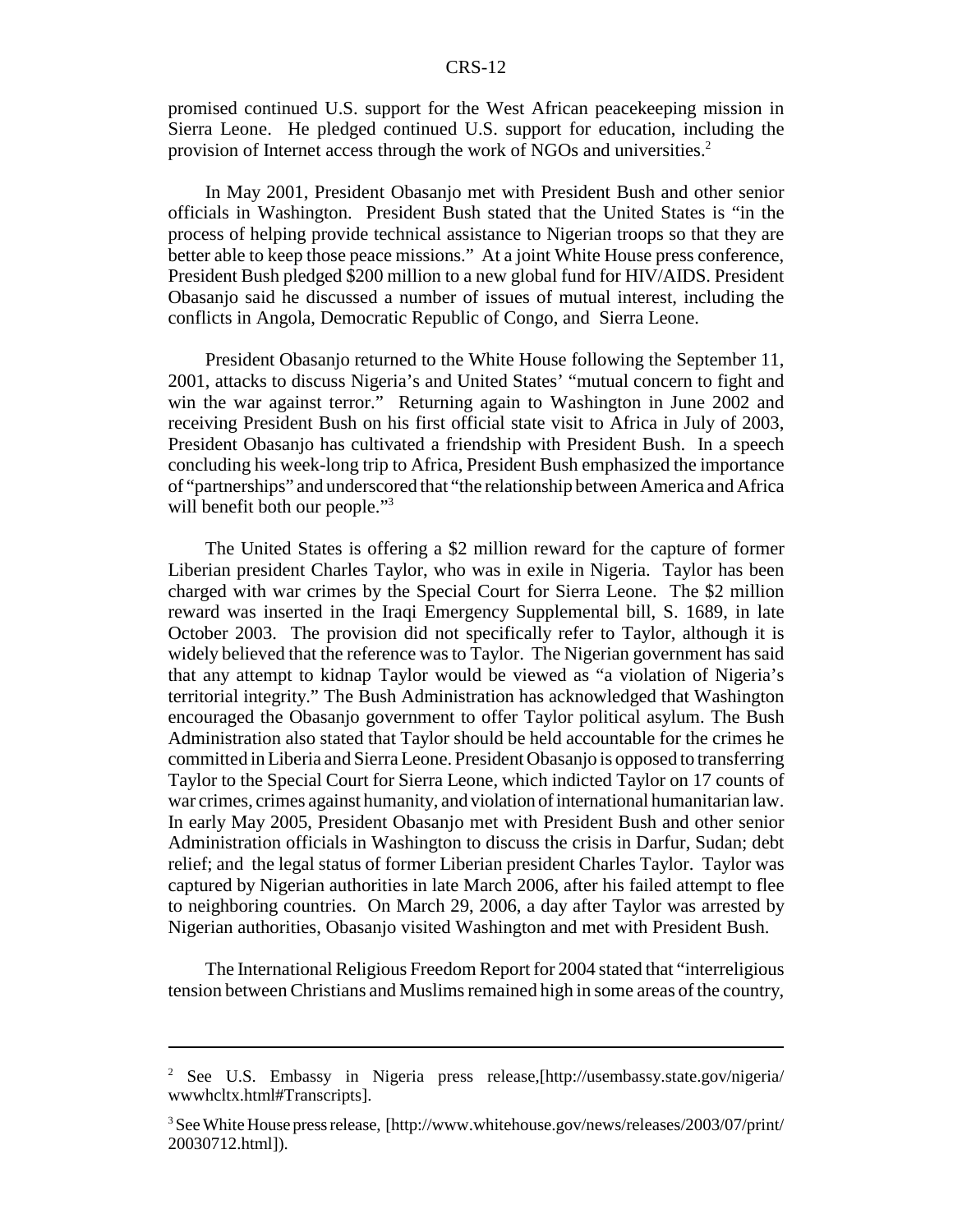and there were several violent economic, ethnic, and political conflicts that took on religious overtones."

Meanwhile, P.L. 108-199, a consolidated appropriations bill that was signed into law by President Bush on January 24, 2004, contains several provisions on Nigeria. A provision in the bill restricts International Military Education and Training (IMET) assistance to Nigeria. Section 560 of the Foreign Appropriations bill states that "none of the funds appropriated under the headings (International Military Education and Training and Foreign Military Financing Program) may be made available for assistance for Nigeria until the President certifies to the Committees on Appropriations that the Nigerian Minister of Defense, the Chief of the Army Staff, and the Minister of State for Defense/Army are suspending from the Armed Forces those members, of whatever rank, against whom there is credible evidence of gross violations of human rights in Benue State."

 In early March 2005, the Nigerian Minister of State for Defense, Dr. Rowland Oritsejafor, announced that Nigeria received four gunboats from the United States and is expecting four more. The gunboats will be used to tackle the growing illicit oil trade in the Niger Delta, according to the Minister of Defense. Oritsejafor stated that Nigeria has "lost over \$2 billion in the oil sector as a result of illegal Activities in the Niger Delta."

In mid-August 2005, the Nigerian Senate passed a resolution calling on the Obasanjo government to rescind an agreement signed between the governments of Nigeria and the United States, prohibiting extradition of American personnel suspected of war crimes to the International Criminal Court (ICC).

| <b>Program</b>    | 2002<br><b>Actual</b> | 2003<br><b>Actual</b> | 2004<br><b>Actual</b> | 2005<br><b>Actual</b> | 2006<br>Est. | 2007<br>Req. |
|-------------------|-----------------------|-----------------------|-----------------------|-----------------------|--------------|--------------|
| DA                | 15.8                  | 23.3                  | 13.6                  | 14.8                  | 14.00        | 21.2         |
| CSH               | 36.6                  | 47.9                  | 42.5                  | 28.2                  | 21.5         | 19.6         |
| <b>ESF</b>        | 8.5                   | 3.8                   | 4.9                   | 4.9                   | 4.9          | 5.0          |
| <b>FMF</b> Grants |                       |                       |                       |                       | .990         | .800         |
| <b>GHAI</b>       |                       |                       |                       | 85.9                  | 138.1        | 272.0        |
| <b>INCLE</b>      |                       |                       |                       | 2.2                   | .990         | .400         |
| <b>NADR-CTF</b>   |                       |                       |                       | .100                  | .200         | .600         |
| <b>NADR-ATA</b>   |                       |                       |                       |                       | .435         |              |
| <b>IMET</b>       |                       |                       |                       |                       | .792         | .590         |
| <b>Total</b>      | 66.5                  | 75.1                  | 61.1                  | 136.2                 | 181.9        | 320.1        |

#### **Table 1. U.S. Assistance to Nigeria**  $(\ell \text{ million})$  fiscal years)

**Table Abbreviations:**

DA = Development Assistance

CSH = Child Survival and Health Programs Fund

ESF = Economic Support Fund

IMET = International Military Education and Training (Notification required)

INCLE = International Narcotics Control & Law Enforcement

NADR-ATF = Nonproliferation, Anti-terrorism, Demining, and Related Programs GHAI = Global HIV/AIDS Initiative

FMF = Foreign Military Financing